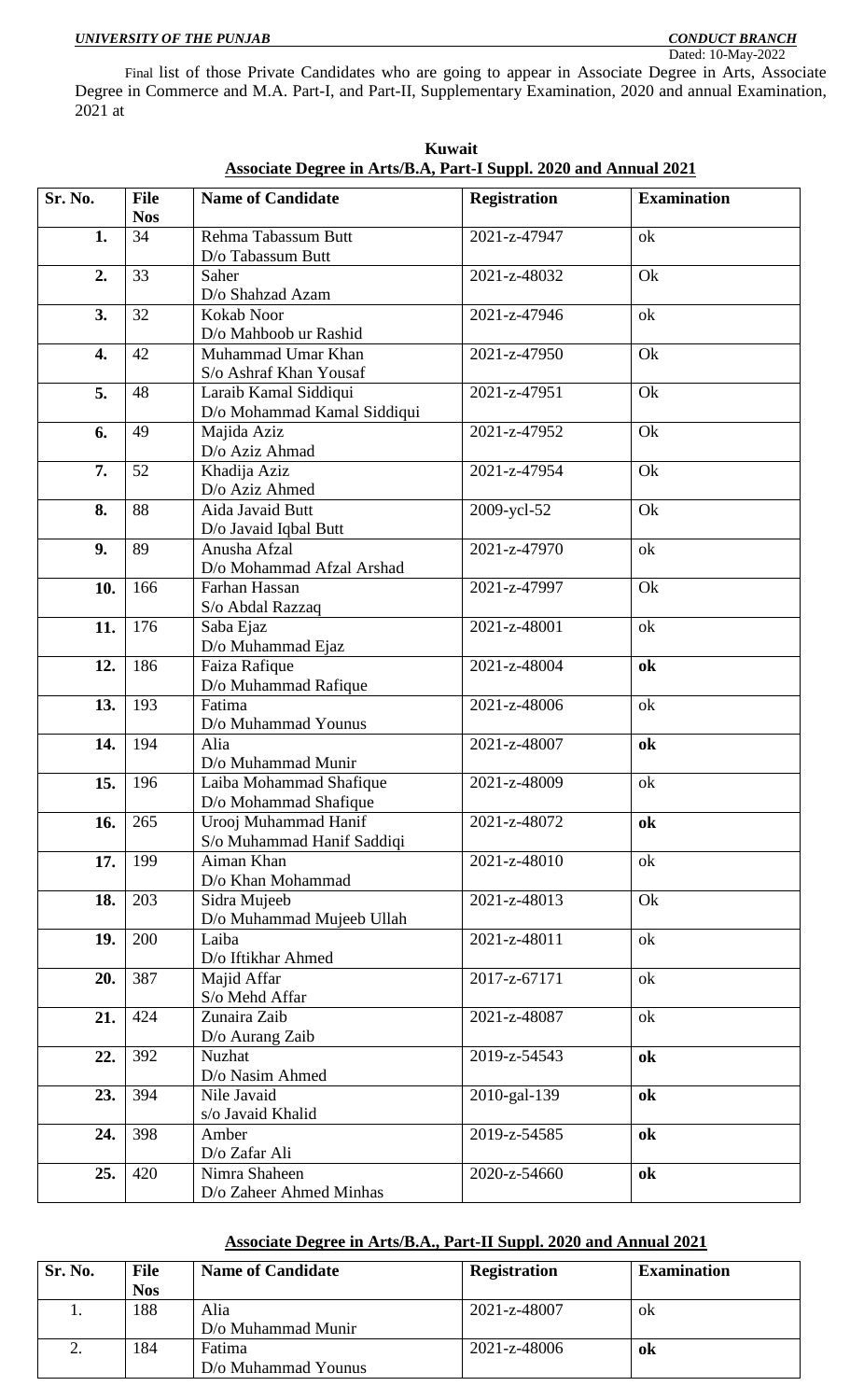| 3.               | 201 | Laiba<br>D/o Iftikhar Ahmed                          | 2021-z-48011       | ok |
|------------------|-----|------------------------------------------------------|--------------------|----|
| $\overline{4}$ . | 264 | Urooj Muhammad Hanif<br>D/o Muhammad hanif Saddiqui  | $2021 - z - 48072$ | ok |
| 5.               | 333 | Eraj Almas Khokhar<br>D/o Muhammad Samar Almas       | 2019-z-54550       | ok |
| 6.               | 391 | Nuzhat<br>D/o Nasim Ahmed                            | 2019-z-54543       | ok |
| 7.               | 393 | Asiya Mohammad Iqbal<br>D/o Mohammad Iqbal           | 2019-z-54558       | ok |
| 8.               | 396 | Amber<br>D/o Zafar Ali                               | 2019-z-54585       | ok |
| 9.               | 397 | Sulaiman Tabasum<br>S/o Ghulam Mustafa Tabasum       | 2020-z-54648       | ok |
| 10.              | 399 | Neha Shahid<br>D/o Muhammad Shahid                   | 2020-z-54616       | ok |
| 11.              | 400 | Fiza<br>D/o Nadeem Malik                             | 2020-z-54608       | ok |
| 12.              | 104 | Jawaira Ashiq<br>D/o Ashiq Hussain                   | 2020-z-54601       | ok |
| 13.              | 403 | <b>Ifraz Anwar Sadat</b><br>S/o Mohammad Anwar Sadat | 2017-z-67071       | ok |
| 14.              | 404 | Tayyaba Ashraf<br>D/o Ashraf Muhammad                | 2019-z-11695       | ok |
| 15.              | 411 | Zahra Azam<br>D/o Mohammad Azam                      | 2019-z-54571       | ok |
| 16.              | 416 | Ayesha<br>D/o Muhammad Naeem                         | 2019-z-54572       | ok |
| 17.              | 417 | Syeda Fouzia Bukhari<br>D/o Syed Fayyaz Bukhari      | 2019-z-54578       | ok |
| 18.              | 419 | Nimra Shaheen<br>D/o Zaheer Ahmed Minhas             | 2020-z-54660       | ok |
| 19.              | 421 | Sahar Hamid<br>D/o Abdul Hamid Bhatti                | 2020-z-54606       | ok |
| 20.              | 422 | Amina Tahir<br>D/o Tahir Mehmood                     | 2020-z-54607       | ok |
| 21.              | 423 | Noor Akram<br>D/o Mohammad Akram                     | 2020-z-54609       | ok |

### **B.Sc. Nursing Annual 2021**

| Sr. No. | <b>File</b><br><b>Nos</b> | <b>Name of Candidate</b>          | <b>Registration</b> | <b>Examination</b> |
|---------|---------------------------|-----------------------------------|---------------------|--------------------|
|         | 297                       | Gulshan Ara<br>D/o Muhammad Aslam | 2012-z-28945        | 0 <sub>k</sub>     |

## **Associate Degree in Commerce/B.Com, Part-I Suppl. 2020 and Annual 2021**

| Sr. No. | <b>File</b> | <b>Name of Candidate</b>   | <b>Registration</b> | <b>Examination</b> |
|---------|-------------|----------------------------|---------------------|--------------------|
|         | <b>Nos</b>  |                            |                     |                    |
| 1.      | 47          | Rayan Waseem               | 2021-z-48038        | ok                 |
|         |             | D/o Shahzada Waseem        |                     |                    |
| 2.      | 46          | <b>Maham Nadeem</b>        | 2021-z-48037        | Ok                 |
|         |             | D/o Muhammad Nadeem Bhatti |                     |                    |
| 3.      | 45          | Asma                       | 2021-z-48036        | Ok                 |
|         |             | D/o Abdul Malik            |                     |                    |
| 4.      | 54          | Muhammad Zakria            | 2021-z-48039        | Ok                 |
|         |             | D/o Abdul Malik            |                     |                    |
| 5.      | 205         | Mohammad Imran             | 2021-z-40869        | Ok                 |
|         |             | S/o Mohammad Naeem         |                     |                    |
| 6.      | 207         | Muhammad Hassan            | 2021-z-48059        | Ok                 |
|         |             | S/o Muhammad Wasim         |                     |                    |
| 7.      | 204         | Waffa Khalid               | 2021-z-48057        | Ok                 |
|         |             | D/o Khalid Mahmood         |                     |                    |
| 8.      | 197         | <b>Muhammad Muneeb</b>     | 2021-z-48054        | ok                 |
|         |             | S/o Abdul Waheed           |                     |                    |
| 9.      | 198         | Maryam Shahid              | 2021-z-48055        | Ok                 |
|         |             | D/o Shahid Maqbool         |                     |                    |
|         |             |                            |                     |                    |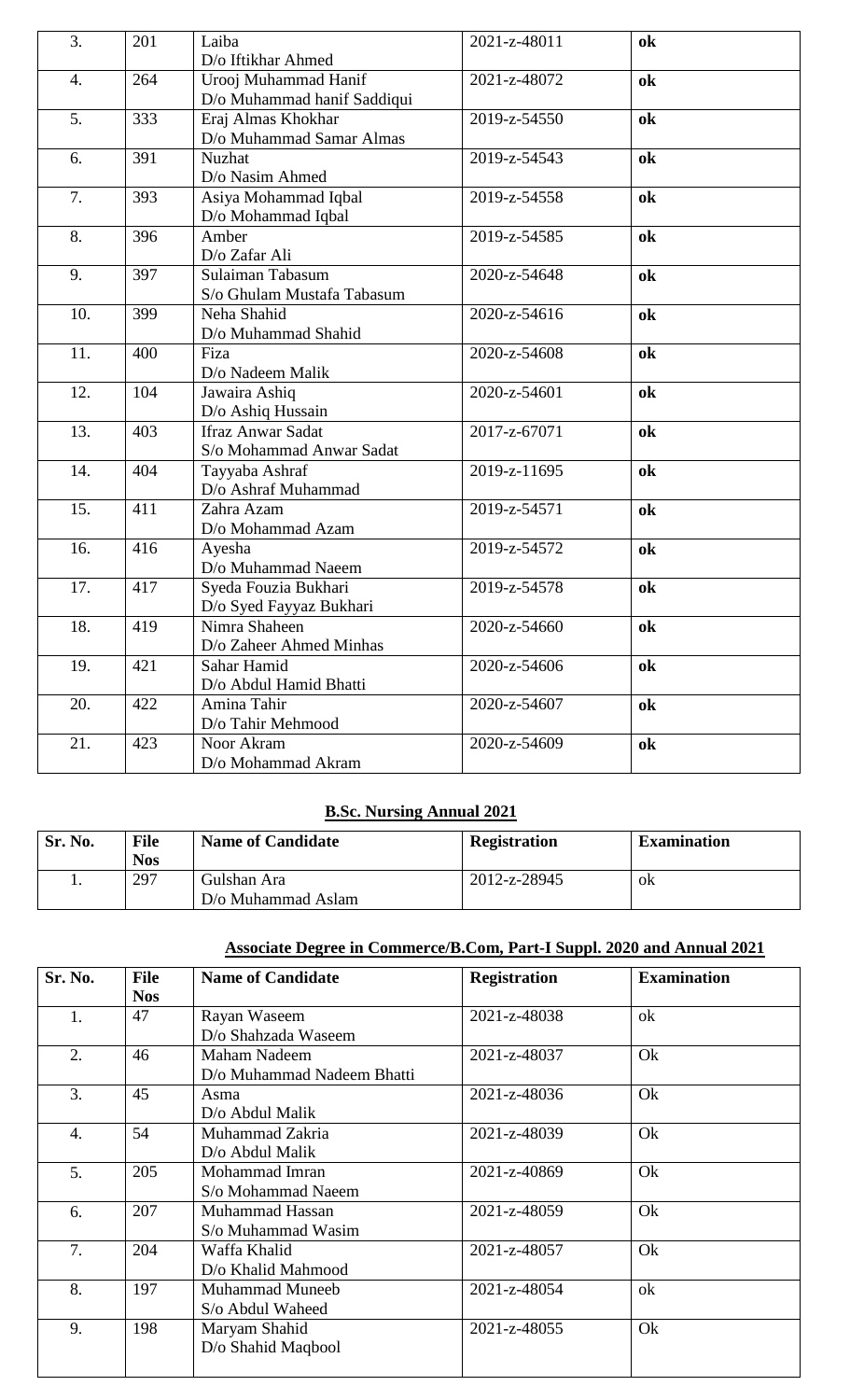| 10. | 202 | Ayesha Riaz                     | 2021-z-48056 | ok |
|-----|-----|---------------------------------|--------------|----|
|     |     | D/o Riaz Ahmed                  |              |    |
| 11. | 191 | Sajjad Abbas                    | 2021-z-48053 | Ok |
|     |     | S/o Shahid Abbas                |              |    |
| 12. | 206 | Syeda Samia Shahbaz             | 2021-z-48058 | ok |
|     |     | D/o Shahbaz Hussain Shah        |              |    |
| 13. | 187 | Aisha Lalla Abdul Qadir Balochi | 2021-z-48052 | ok |
|     |     | D/o Lallah Abdul Qadir Balochi  |              |    |
| 14. | 367 | Sohaib Sabir                    | 2020-z-50290 | ok |
|     |     | S/o Muhamamd Sarwar Sabir       |              |    |
| 15. | 363 | Muhammad Awaab                  | 2020-z-54685 | ok |
|     |     | S/o Imran Yousaf                |              |    |
| 16. | 361 | Muhammad Usama                  | 2020-z-54683 | ok |
|     |     | S/o Muhammad Fayyaz             |              |    |
| 17. | 358 | Yosra Ahmad                     | 2020-z-54681 | ok |
|     |     | D/o Ahmad Ilyas Farrukh         |              |    |
| 18. | 195 | Fatima Nadeem                   | 2021-z-48008 | ok |
|     |     | D/o Mohammad Nadeem Ali         |              |    |
| 19. | 410 | Fatima                          | 2021-z-48088 | ok |
|     |     | D/o Muhammad Ilyas              |              |    |
| 20. | 332 | Ossama                          | 2020-z-54664 | ok |
|     |     | S/o Hafiz Muhammad Ahmad        |              |    |
| 21. | 408 | Sadaf Shaban                    | 2019-z-54613 | ok |
|     |     | D/o Muhammad Shaban             |              |    |

# **Associate Degree in Commerce/B.Com, Part-II Suppl. 2020 and Annual 2021**

| Sr. No.          | <b>File</b> | <b>Name of Candidate</b>         | <b>Registration</b> | <b>Examination</b> |
|------------------|-------------|----------------------------------|---------------------|--------------------|
|                  | <b>Nos</b>  |                                  |                     |                    |
| 1.               | 294         | Hina Gulzar                      | 2019-z-54653        | ok                 |
|                  |             | D/o Gulzar Ahmed                 |                     |                    |
| 2.               | 295         | Sara Gulzar                      | 2019-z-54654        | ok                 |
|                  |             | D/o Gulzar Ahmed                 |                     |                    |
| 3.               | 375         | Noor Aftab Ahmad                 | 2020-z-54679        | Ok                 |
|                  |             | D/o Aftab Ahmad                  |                     |                    |
| $\overline{4}$ . | 374         | Hina Maryum                      | 2020-z-54682        | Ok                 |
|                  |             | D/o Abdul Sattar                 |                     |                    |
| 5.               | 373         | Muhammad Rauf                    | 2017-z-67172        | Ok                 |
|                  |             | S/o Nasir Iqbal                  |                     |                    |
| 6.               | 372         | Nawal Safdar                     | 2019-z-54621        | Ok                 |
|                  |             | D/o Muhammad Saeed               |                     |                    |
| 7.               | 371         | Sajjad Saeed                     | 2018-z-60508        | Ok                 |
|                  |             | S/o Hafiz M. Saeed Ahmed         |                     |                    |
| 8.               | 370         | Amarha Mahmood                   | 2019-z-54627        | Ok                 |
|                  |             | D/o Sabir Mahmood                |                     |                    |
| 9.               | 369         | Zeeshan Arshad                   | 2019-z-54616        | Ok                 |
|                  |             | S/o Muhammad Arshad              |                     |                    |
| 10.              | 368         | Maha Abbasi                      | 2019-z-54615        | Ok                 |
|                  |             | D/o Abdullah                     |                     |                    |
| 11.              | 352         | Rawan Arshad Mohd. Arshad Bashir | 2019-z-54690        | Ok                 |
|                  |             | D/o Mohammad Arshad              |                     |                    |
| 12.              | 353         | Zohaib                           | 2015-z-53853        | Ok                 |
|                  |             | S/o Mohammad Ijaz                |                     |                    |
| 13.              | 354         | Hajra Arif                       | 2018-nss-5          | ok                 |
|                  |             | S/o Muhammad Arif                |                     |                    |
| 14.              | 355         | Iqbal Ahmed Khan                 | 2018-z-60456        | ok                 |
|                  |             | S/o Shakil Ahmed Khan            |                     |                    |
| 15.              | 356         | Hamid                            | 2019-z-54641        | ok                 |
|                  |             | S/o Abdul Latif                  |                     |                    |
| 16.              | 357         | Baber Ali                        | 2014-z-54636        | ok                 |
|                  |             | S/o Mohammad Ashiq               |                     |                    |
| 17.              | 360         | Muhammad Zubair                  | 2018-z-60460        | Ok                 |
|                  |             | S/o Muhammad Arshad              |                     |                    |
| 18.              | 362         | Muhammad Burhan                  | 2019-z-54609        | ok                 |
|                  |             | S/o Mohammad Naeem               |                     |                    |
| 19.              | 364         | Muhammad Awaab                   | 2020-z-54685        | ok                 |
|                  |             | S/o Imran Yousaf                 |                     |                    |
| 20.              | 365         | Yosra Ahmad                      | 2020-z-54681        | ok                 |
|                  |             | D/o Ahmad Ilyas Farrukh          |                     |                    |